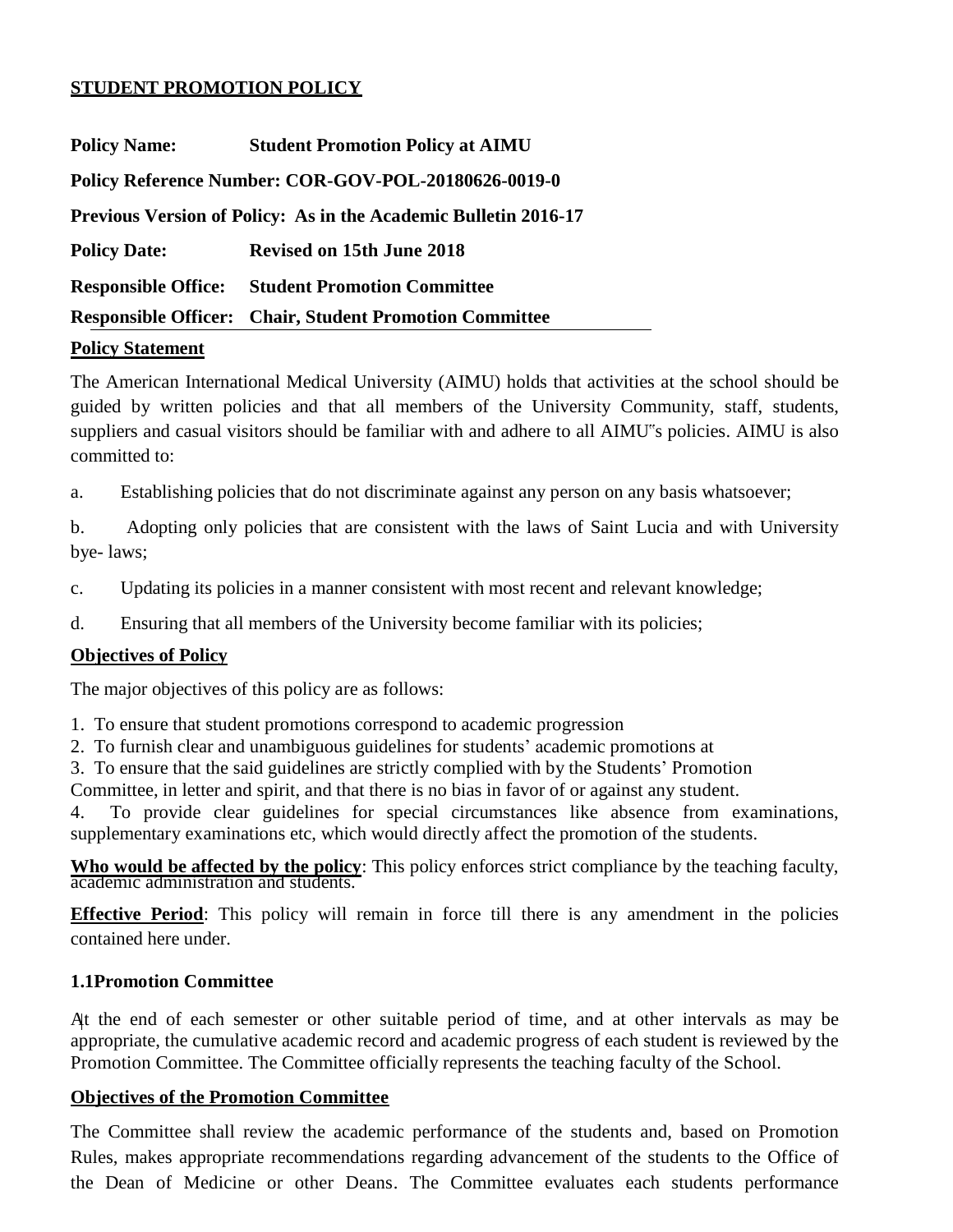,particularly focusing on students who failed specific courses/classes.

# **Meetings**

Promotion Committee meetings are held at the end of each semester, during the first week of each semester, also as and when needed.

## **Membership**

The Committee includes full-time faculty, and consists of a Chair and members.

# **1.2Promotions–**Rules Governing Promotion

- a) Academic progress is determined by documented evidence of successful completion of all courses in each of the respective components of the program. For degree programs, the minimum requirement for promotion is C (70%) in subjects in the main field of study and an average of D (60%) in all other pre-medical subjects.
- b) In the School of Medicine and School of Prehealth, promotions would be based on the guidelines of this policy.
- c) In the School of Medicine and Nursing, students must successfully complete the required prerequisite course with a pass mark of 70% (or a grade of "C") to be eligible for promotion to the next semester.
- d) If the student is unable to achieve a pass in any given course, the Promotion Committee will determine the action to be taken. Excepting extenuating circumstances which would be analyzed by the Committee, the student would be required to repeat the semester.
- e) The students who achieved the final score of 50% and above are eligible to write supplementary exams. Those who achieved the final score of less than 50% must repeat the failed course during the earliest semester when the course is available.

### **Supplementary Exams:**

- a)All supplementary exams are scheduled during the first week of the following semester. Based on the supplementary exam results, the Promotion Committee will review the results and academic progress of each student taking supplemental exams by the end of the first week. Students are given only one attempt to write the supplementary exams. If a student does not show for the supplementary exam when scheduled, the student must repeat the course.
- b) A student who failed a course, completed and passed the supplementary exam (70% and above) will receive 70% and grade C for the course irrespective of the actual marks, which have to be 70% or above.
- c) If a student fails the supplementary exam(s), he/she has to repeat all failed courses during the earliest semester when the course(s) is/are available.
- d) Written guidelines concerning promotion are distributed to each student annually and an outline of the due process and appeals is provided in the Academic Bulletin. Copies of these documents may be obtained from the Office of Registrar.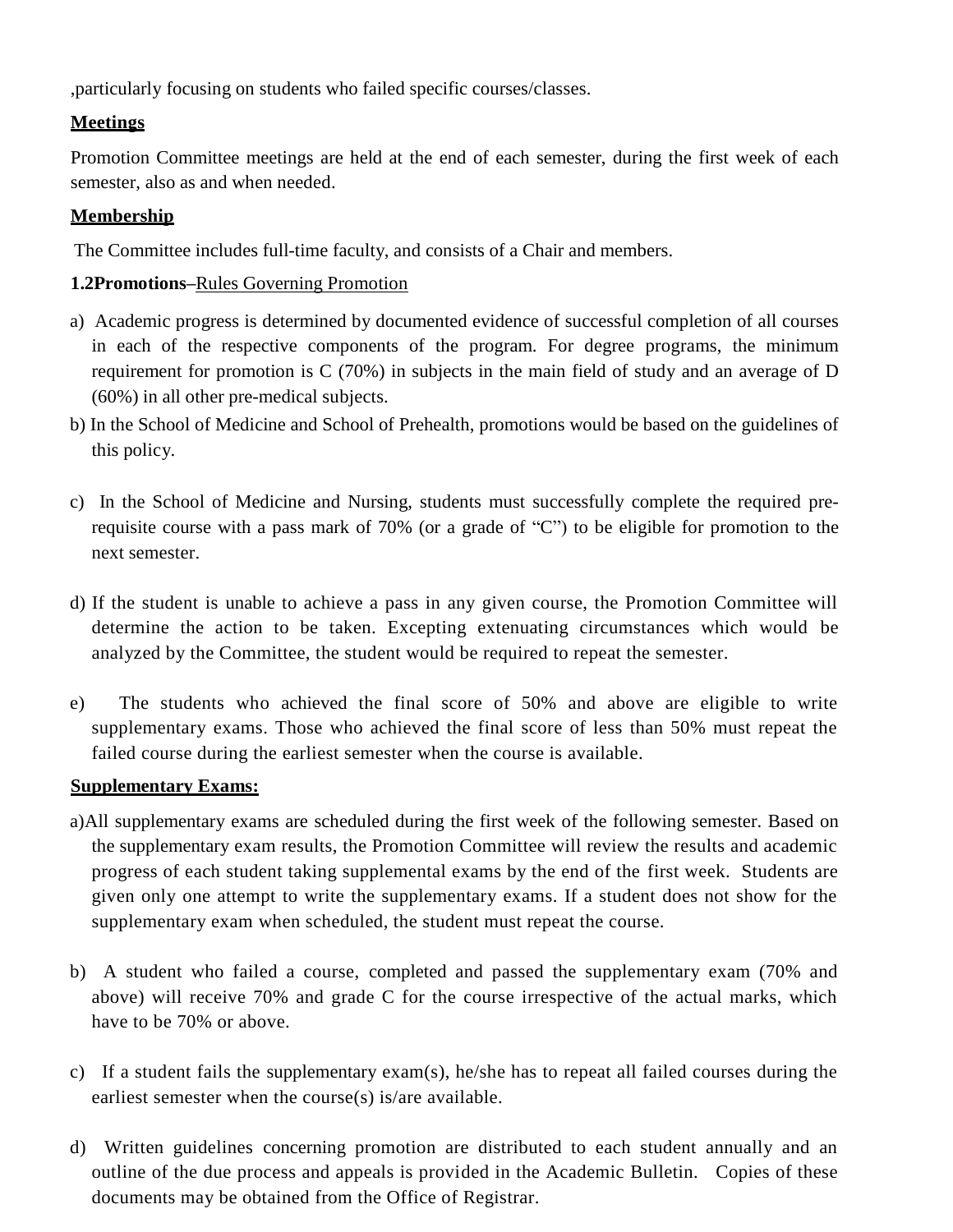## **1.3Absence from Examinations– affecting Promotion**

- a) If the absence of any student is unplanned and/or the student cannot reasonably provide a request for not attending an examination sufficiently in advance, the student or their representative must present a request within one day of the said examination.
- b) Students absent for monthly exams will be awarded zero marks. If a request for an absence from a course examination has been granted, the Dean shall notify the concerned Faculty. No supplemental exams or make up exams will be conducted for missedmonthly exams. On submission of medical reports or other officially acceptable reasons, the faculty will then adjust the grades. Students absent for final exams will be scheduled to write make-up exams during supplemental exams week if they have valid reasons. If they do not have any valid reasons, they will be marked zero for all missed final exams.
- c) Approval for absence from an examination will only be considered where sufficient documentation of an emergency is presented. Upon return to classes, the student must present appropriate written confirmation of the event for which the absence was requested, such as a lab/hospital report, death certificate, or copy of the obituary from a newspaper, travel receipts or other relevant material.
- d) Special requirements (given below) must be met in order to obtain an absence in the event of personal illness afflicting the student on the day of the scheduled exam(s).The student must:

(i) Inform the school immediately before the time of the exam(s), and

(ii) The physician's note must state that he/she has examined the student and found that the student was unfit to take the exam(s) at the scheduled time.

- e) Applications for deferred/make-up examinations based on medical grounds must include medical certificates. These should be provided by a near relative or close associate of the student. The University reserves the right to check the validity of the medical certificate with the medical practitioner.
- f) Exceptional circumstances could include, but are not limited to:
	- (i) A scientific or sporting or cultural commitment at state, national or international level
	- (ii) serious personal or emotional trauma

(iii) an important planned family or social commitment. The student would be directly responsible for providing the necessary evidentiary support of the exceptional circumstances related to the absence.

(iv) in circumstances (i) and (iii) above, a request for a deferred/make-up examination should be forwarded as soon as the information is known and the absence is anticipated.

g) The following are not grounds for the award of a deferred/make-up examination:

(i)holiday arrangements, including overseas travel;

(ii) misreading an examination timetable; and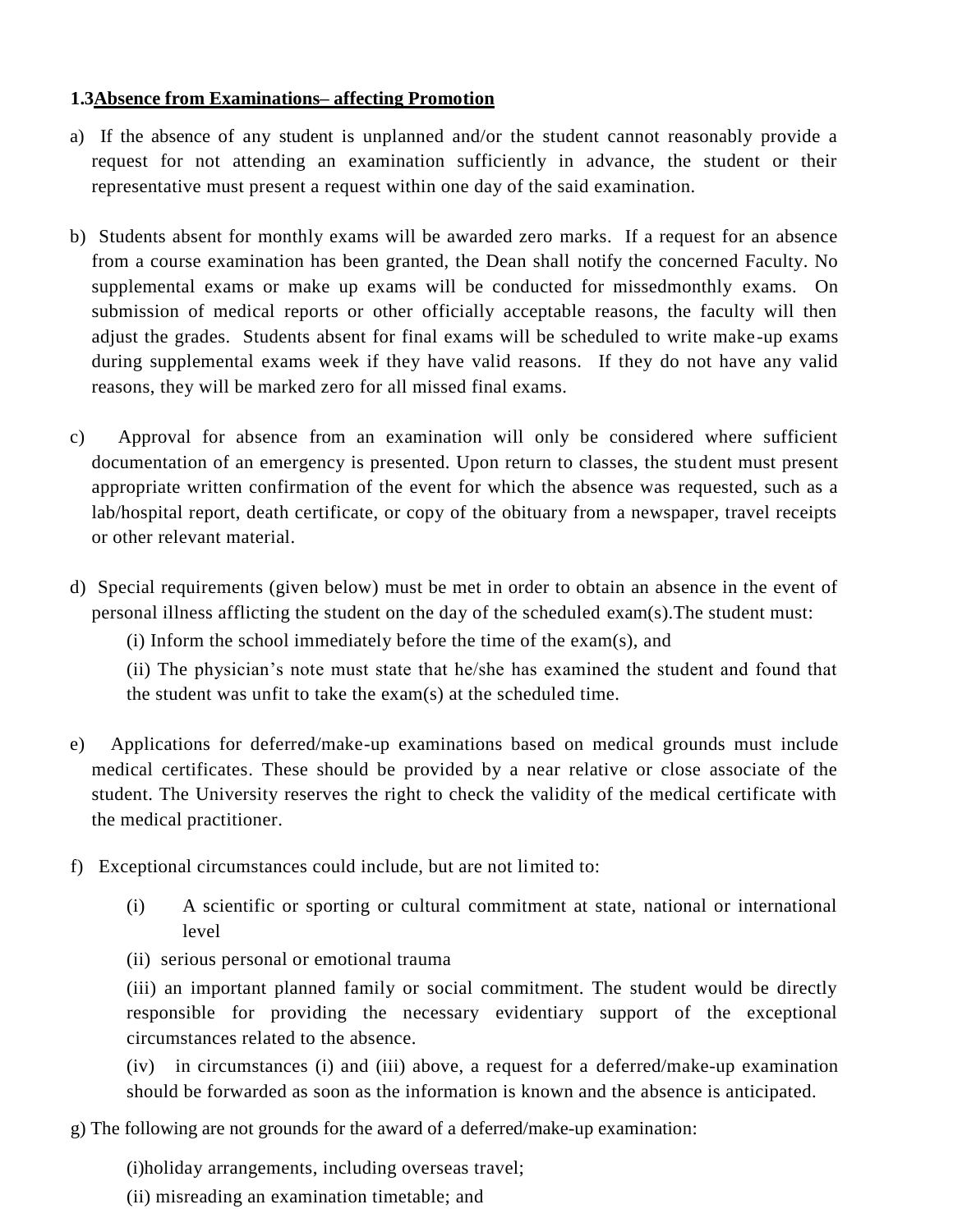(iii) social and leisure events, including sporting and cultural commitments other than at state, national or international representative level.

h) Failure to comply with any of the above rules would make the student liable for repeating a course/semester, as the case may be.

# **1.4Academic Standing**

There are three levels of Academic Standing:

- Good Academic Standing
- Academic Probation
- Failed

# **A. Good Academic Standing**:

All students on initial entry to the University and all those who maintain satisfactory academic performance with a minimum of 70% on all courses attempted at the University are in "Good Academic Standing." All students in "Good Academic Standing" are automatically promoted to the next semester.

# **B. Academic Probation:**

All students with any academic deficiency, such as failed courses, are placed on "Academic Probation" until the deficiencies are cleared.

a) A student on Academic Probation may have restrictions placed on his or her registration as described in each School's program handbook.

- b) A student who had been required to discontinue his or her studies and later successfully appealed for readmission may also be placed on Academic Probation.
- c) Any failed course either due to the final score of less than 50% or failed supplemental exam must be taken again during the earliest semester when the course is available.
- d) A student who fails more than 60% of the total number of courses in a semester, must repeat the failed courses as well as the semester, and is not promoted to the next semester. This applies to both Pre-Health semesters as well as the Med 1-5 semesters. The student must pay the tuition fee for the semester.
- e) **Conditional Promotion**: If a student fails less than 60% of the total number of courses in a particular semester, he/she must repeat the failed courses. In addition to repeating the failed courses, the student can register for another course(s) in the higher level (Conditionally Promoted) provided that such course(s) is/are not pre-

requisite(s). The schedule will be evaluated accordingly.

#### $\mathbf{I}$ **C. Failed:**

A student who is unsuccessful on the second attempt of a course or failed to successfully complete all courses in a component of their program will be given an academic standing of "Failed."

If a student fails on  $2^{nd}$  attempt, Promotion Committee may recommend special tutoring for the student by the faculty in charge of the course in which he/she failed.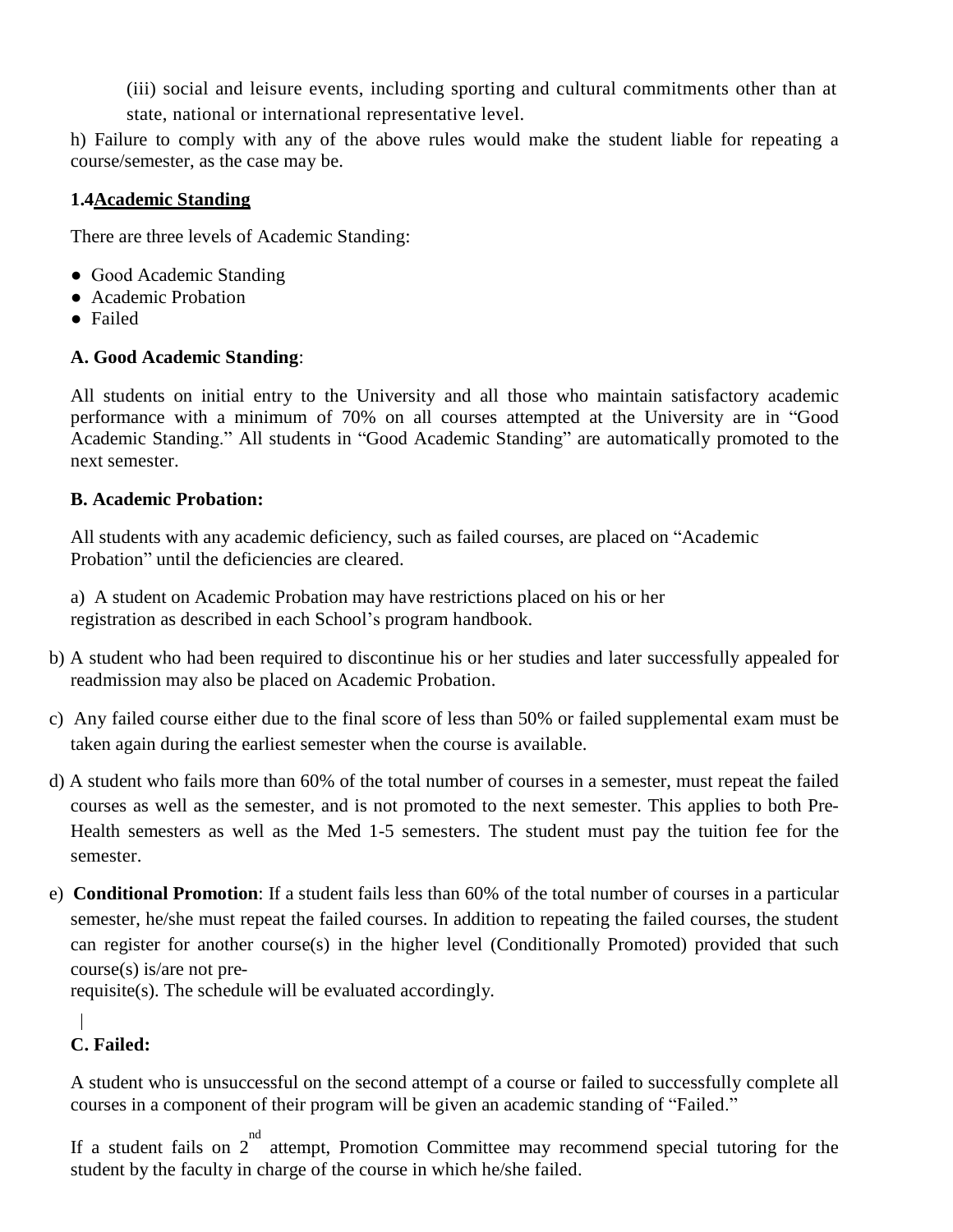If a student failed on 3<sup>rd</sup>attempt of any course will result in academic dismissal from the University. In order to rejoin the program the student must reapply to the University and will be considered as a new student as per the admission policy of AIMU.

### **Clinical Sciences**

1. Students doing their core clinical rotations have to successfully complete the Multisource assessment (MSA), Final clinical exam, final knowledge based exam, MCQ and logbooks. Overall grade of 70% is required. Students also have to pass the final clinical exam (passing grade 70%) and MCQ/knowledge exam (passing grade 60%) separately. For core clinical rotations in the United States MCQs/knowledge exam may not be mandatory. The attendance requirement for the core rotations will be 80% or the hospital requirements whichever is higher.

2. Students are expected to repeat the rotation if the students fail in both final clinical exam and MCQ/knowledge exam, and overall grade.

3. For successful completion of the elective rotations students should meet the foll owing requirements:

80% attendance or the requirements of the hospital whichever is higher

Weekly submission of completed logbooks

Satisfactory evaluation by the preceptor

4. Student failing either final clinical exam or MCQ can take the exam during the next available date. If the student fails again then he/she will have to repeat the rotation.

5. Students are required to start their next of set of core or elective rotations, as the case may be with Two months of completing the first set of rotations. Students failing to do so will have to reapply to the MD program.

6. The University strongly recommends that students do their core rotations first before starting the elective rotations.

7. Student failing final comprehensive exam are given another chance to take the exam within a month. If student fails on the second attempt she/he has to repeat the core rotation where the student has scored the least in the final exam breakdown.

8. Students are only allowed a maximum break of two months between individual rotations with documented reasons which has to be approved by the clinical academic leadership. Students with a break longer than two months will have to reapply to the MD program.

|  | <b>Appendix A: Prerequisites for courses</b> |
|--|----------------------------------------------|
|--|----------------------------------------------|

| <b>bourse</b> t | $\sqrt{2}$<br>Semester | Prereguisite | <b>Semester</b> | <b>Desirable</b> | Semester |
|-----------------|------------------------|--------------|-----------------|------------------|----------|
|                 |                        |              |                 |                  |          |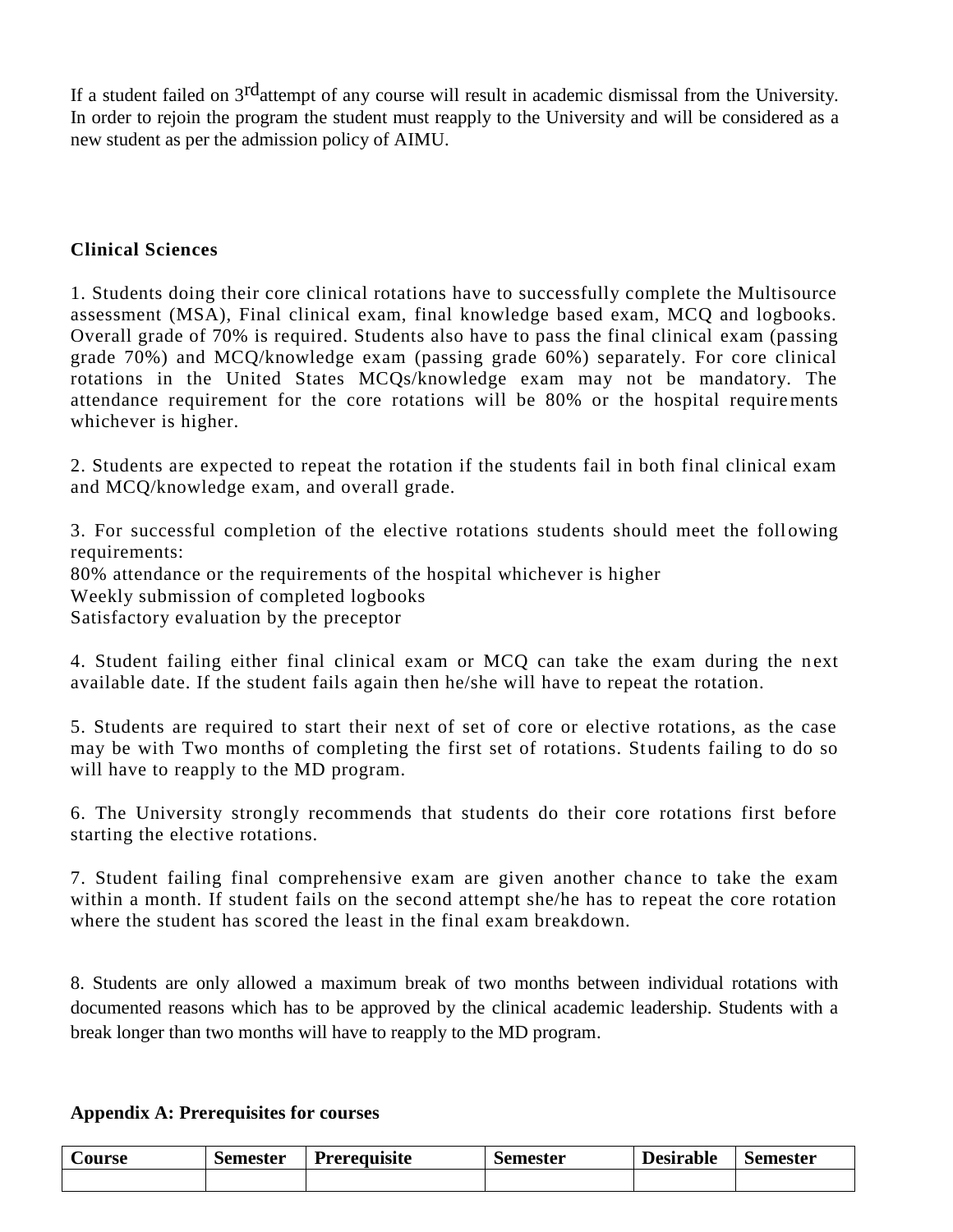| <b>Gross Anatomy</b> | Med-1   | Intro to Anatomy     | <b>CMED</b> |            |         |
|----------------------|---------|----------------------|-------------|------------|---------|
| $\&$                 |         |                      |             |            |         |
| Embryology           |         |                      |             |            |         |
| <b>Cell Biology</b>  | Med-1   | Cell<br>Intro<br>to  | <b>CMED</b> |            |         |
| and                  |         | <b>Biology</b>       |             |            |         |
| Histology            |         |                      |             |            |         |
| <b>Public Health</b> | Med-1   |                      |             |            |         |
| and                  |         |                      |             |            |         |
| <b>Biostatistics</b> |         |                      |             |            |         |
| Medical and          | $Med-1$ |                      |             |            |         |
| Legal Ethics         |         |                      |             |            |         |
| Medical              | $Med-2$ | <b>Gross Anatomy</b> | Med-1       |            |         |
| Physiology           |         | and Embryology,      |             |            |         |
|                      |         | Cell Biology and     |             |            |         |
|                      |         | Histology            |             |            |         |
| Biochemistry         | $Med-2$ | Cell Biology and     | $Med-1$     |            |         |
| and                  |         | Histology            |             |            |         |
| Genetics             |         |                      |             |            |         |
| <b>Behavioral</b>    | $Med-2$ |                      |             | Med        | Med-1   |
| Science              |         |                      |             | Ethics     |         |
| <b>PDR</b>           | Med-2   |                      |             | Med Ethics | Med-1   |
| Pharmacology         | Med-4   |                      | Med-2       | Path-I     | Med-3   |
|                      |         | Microbiology         |             |            |         |
|                      |         | and Immunology       | Med-3       |            | Med-3   |
| Pathology $-$ II     | Med-4   | Pathology $- I$      | Med-3       |            | Med-3   |
| <b>ICM</b>           | Med-5   | Physical             | Med-4       |            | Med-4   |
|                      |         | Diagnosis            |             |            |         |
| <b>BRS</b>           | Med-5   | <b>All Courses</b>   | All Med     |            | All Med |
|                      |         |                      |             |            |         |

# **Appendix B**

# **REQUIREMENTS FOR PROMOTIONS TO SUBSEQUENT**

### **SEMESTERS Requirements for Promotion into Premed2**

1. Completion of at least 60% of courses offered at Premed1

# **Requirements for Promotion into CMED1**

- 1. Must successfully complete all the courses from Premed-1
- 2. Completion of at least 60%of courses offered at Premed2
- 3. In case of direct admission to CMED1, please refer admission policy.

# **Requirements for Promotion into CMED2**

- 1. Completion of at least 60% of courses offered at CMED1
- 2. If the student has taken Premed at AIMU, must have complete all course from Premed2

# **Requirements for Admission into Med-1**